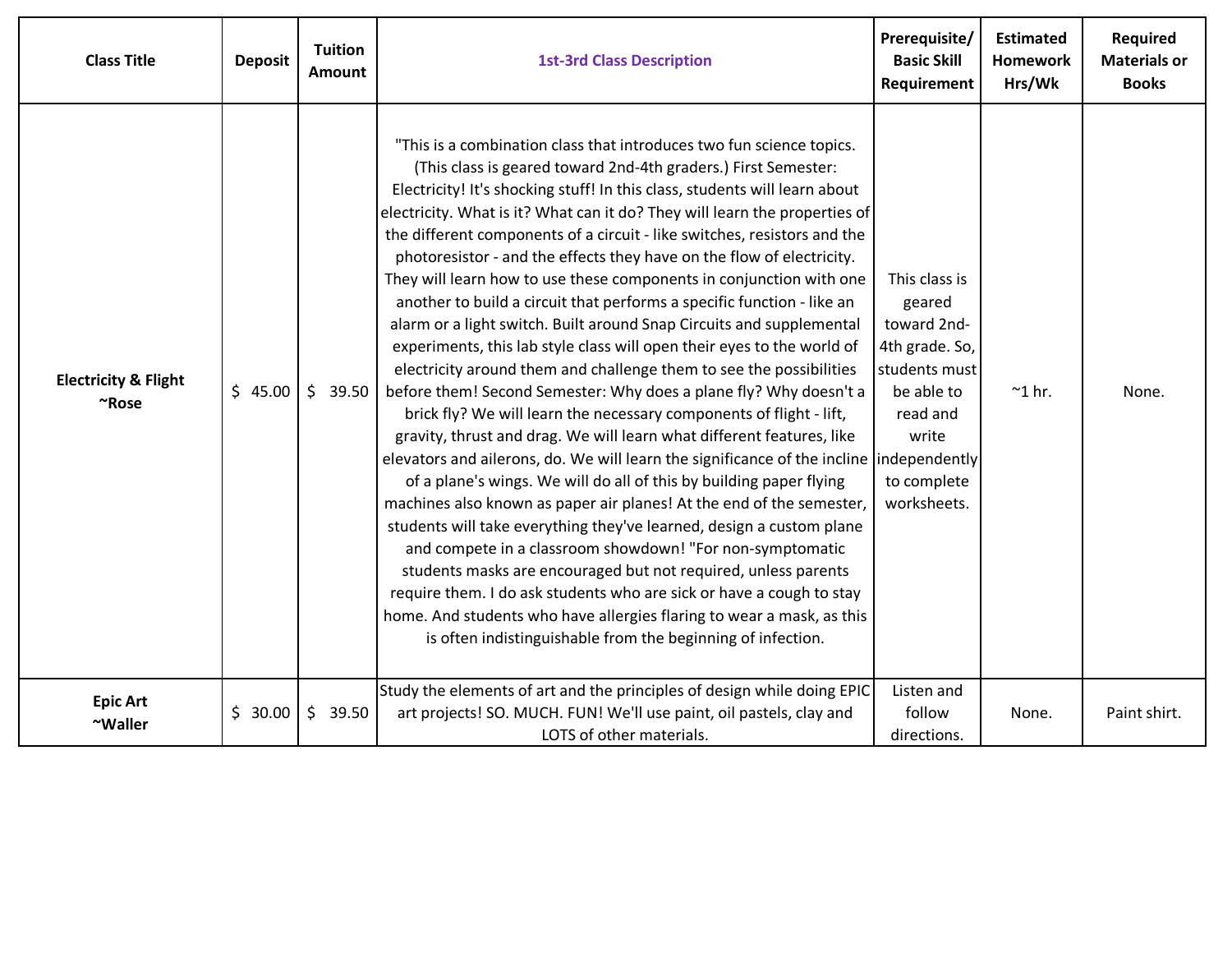| <b>Class Title</b>                                              | <b>Deposit</b> | <b>Tuition</b><br>Amount | <b>1st-3rd Class Description</b>                                                                                                                                                                                                                                                                                                                                                                          | Prerequisite/<br><b>Basic Skill</b><br>Requirement | <b>Estimated</b><br><b>Homework</b><br>Hrs/Wk | <b>Required</b><br><b>Materials or</b><br><b>Books</b>                                                                                                                                                                                                                                                                                                                                    |
|-----------------------------------------------------------------|----------------|--------------------------|-----------------------------------------------------------------------------------------------------------------------------------------------------------------------------------------------------------------------------------------------------------------------------------------------------------------------------------------------------------------------------------------------------------|----------------------------------------------------|-----------------------------------------------|-------------------------------------------------------------------------------------------------------------------------------------------------------------------------------------------------------------------------------------------------------------------------------------------------------------------------------------------------------------------------------------------|
| <b>Exploring Creation With</b><br><b>Earth Science</b><br>~Boyd | \$50.00        | \$39.50                  | Let's learn about our home planet and how we are loved by a God<br>who created everything to work together to make life possible. Your<br>student will study clouds, dirt, the atmosphere, geosphere,<br>hydrosphere and other topicsincluding why our planet is the only<br>known planet with life! We will use Apologia's new textbook and<br>junior notebooking journal as the guides for our studies. | Normal basic<br>lower<br>elementary<br>skills      | 1 or less hrs.                                | Apologia:<br>Exploring<br><b>Creation With</b><br><b>Earth Science</b><br>Textbook - ISBN-<br>13:<br>9781946506726;<br>Apologia<br>Exploring<br><b>Creation With</b><br><b>Earth Science</b><br>Junior<br>Notebooking<br>Journal - ISBN-<br>13:<br>9781946506740.<br><b>Basic supplies</b><br>including<br>pencils, eraser,<br>glue stick,<br>scissors and<br>something to<br>color with. |
| <b>Hands-On History</b><br>$~\sim$ May                          | \$60.00        | \$39.50                  | Students will explore medieval history with fun crafts, games and<br>projects in Hands-on History. This class pairs well with Story of the<br>World Volume 2. This year, we will learn about the feudal system,<br>create catapults and trebuchets, discover the complexities of castles<br>and much more. We will keep a vocabulary bank and timeline book to<br>document our adventures.                | None.                                              | None.                                         | Materials<br>provided by<br>instructor.                                                                                                                                                                                                                                                                                                                                                   |